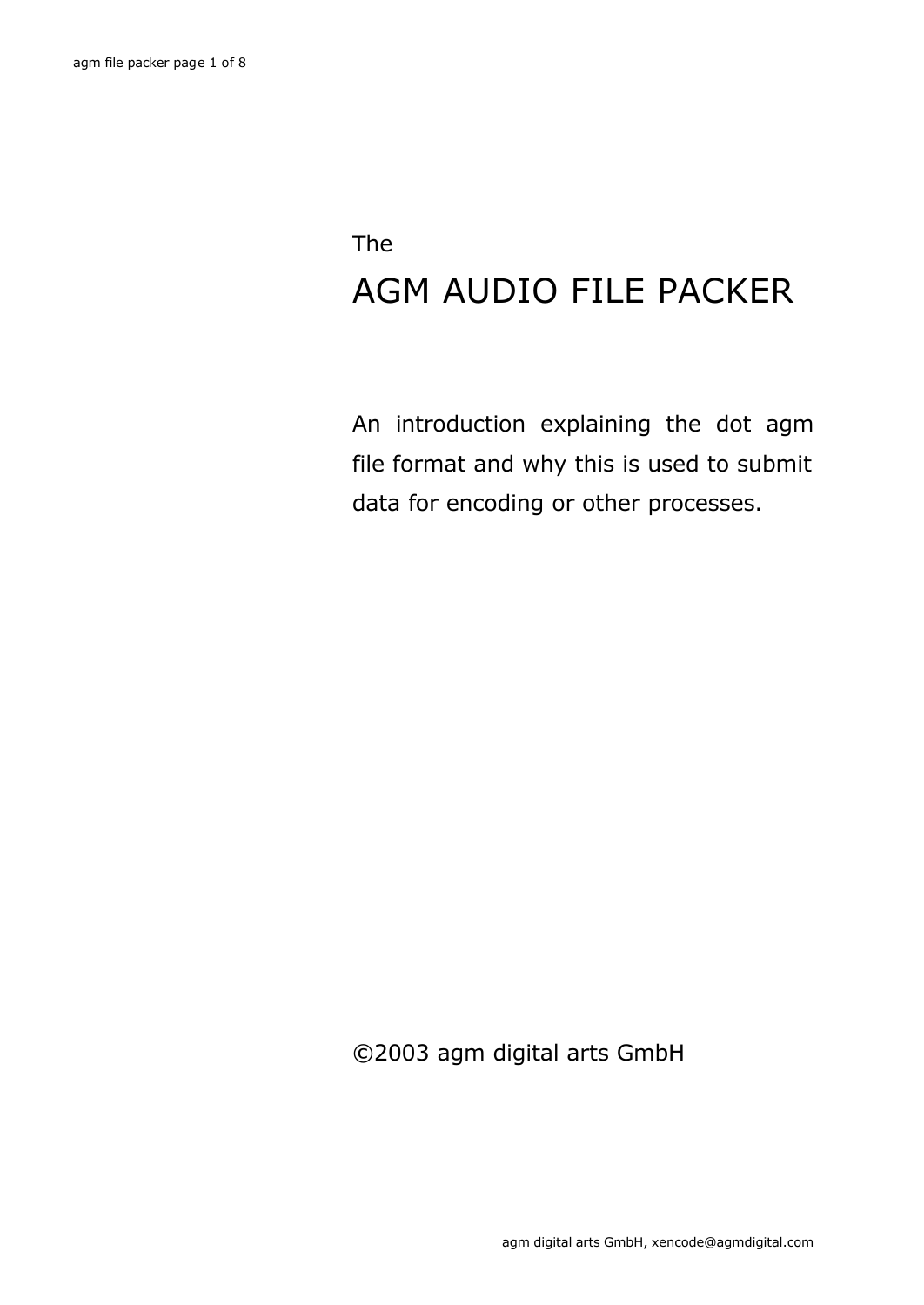## The AGM FILE PACKER

## Why pack multi-channel audio?

You have no doubt experienced with encoding projects for DVD and CD many differing naming conventions for channels in a project. Either tapes arrive with a specific order of channels or data media with names on specific files. At this point a small amount of concentration needed to ensure that the correct files/tracks end up in the correct encoder path.

Normally there is also a reliance on the basic integrity of the files and tracks. If you want to check the length of each track on a PC this is done as a byte count and not referenced generally to audio length. The bit depth of each file and sample rate can also be checked but only through laborious right clicking and comparison of file properties. This is not such a risk when you are the person who has created the exported or transferred tracks, but, if you inherit these files from say a client, it is pertinent to check the data is OK for encoding and also to concentrate whilst interpreting sometimes illogical file naming conventions.

Thus we have the packer. A multi-channel format can be chosen from a dropdown menu and files in either wav or aiff format added to create the content of the output file.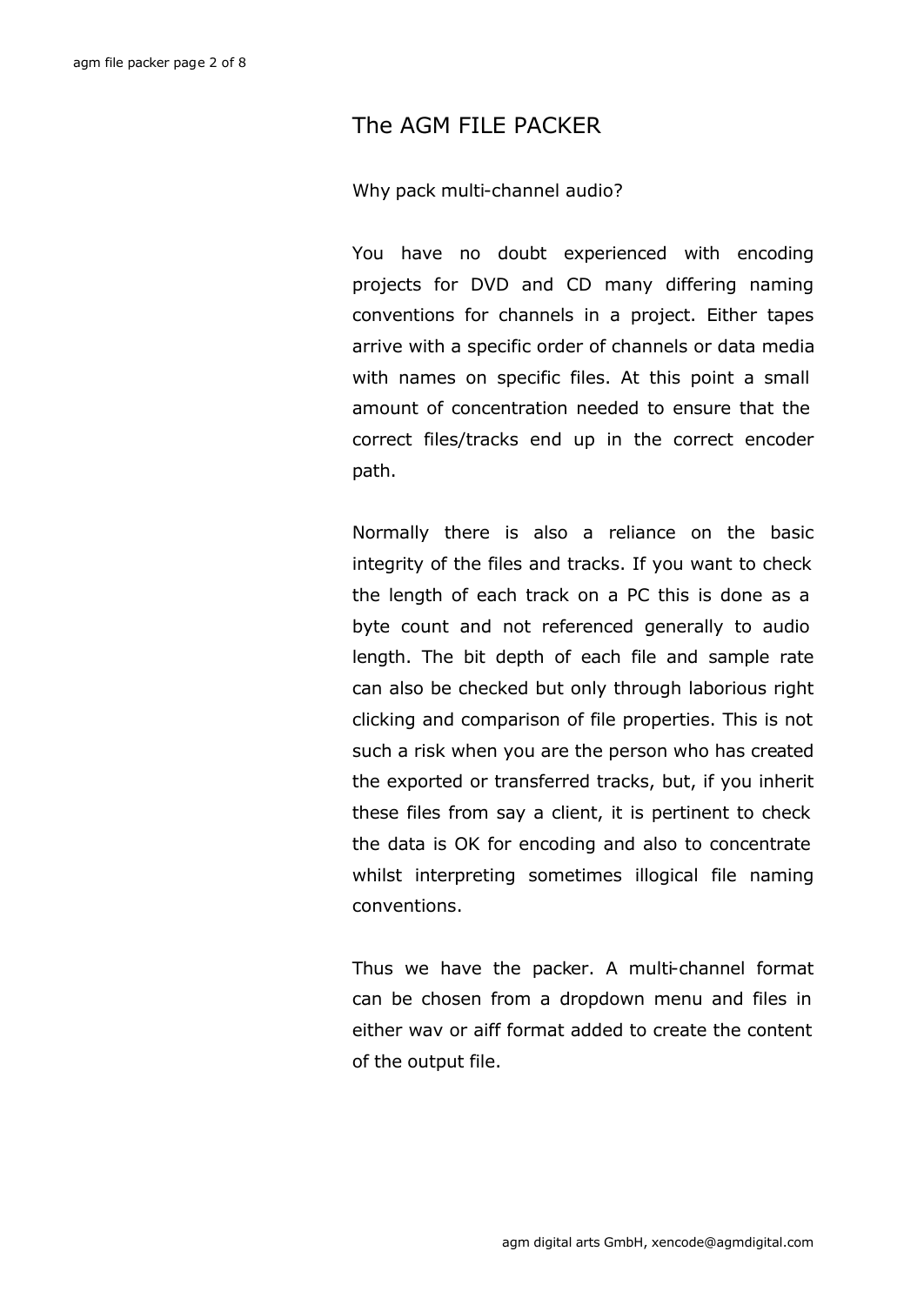It is important to note that the packer is designed to offer an overview of data for encoding, it lists the length of the program material in timecode format and also compares the lengths and other attributes of the all channels to give a check on whether everything is suitable for an encoding or transcoding to another format. It is also important to note that the packer is process independent. It does nothing but prepare multichannel audio for a future processing, it doesn't change the content, it also is not designed to pass on encoding criteria to other processing programs.

We have been asked to include the criteria for encoding to DTS format for example within the packer. Although this can be done, what if the content is also destined for multiple encodes of excerpts in that format as well as a pitch conversion prior to encoding and an additional processing say to AC3?

It seemed best to use the packer as a data wrapper that represents data as it stands, (albeit with a text field where wishes can be added and seen later at the processing stage) the fulfilling of processing commands is this way correctly banished to the encoding program. This also means that the packer remains neutral and protected from version upgrades of encoding software.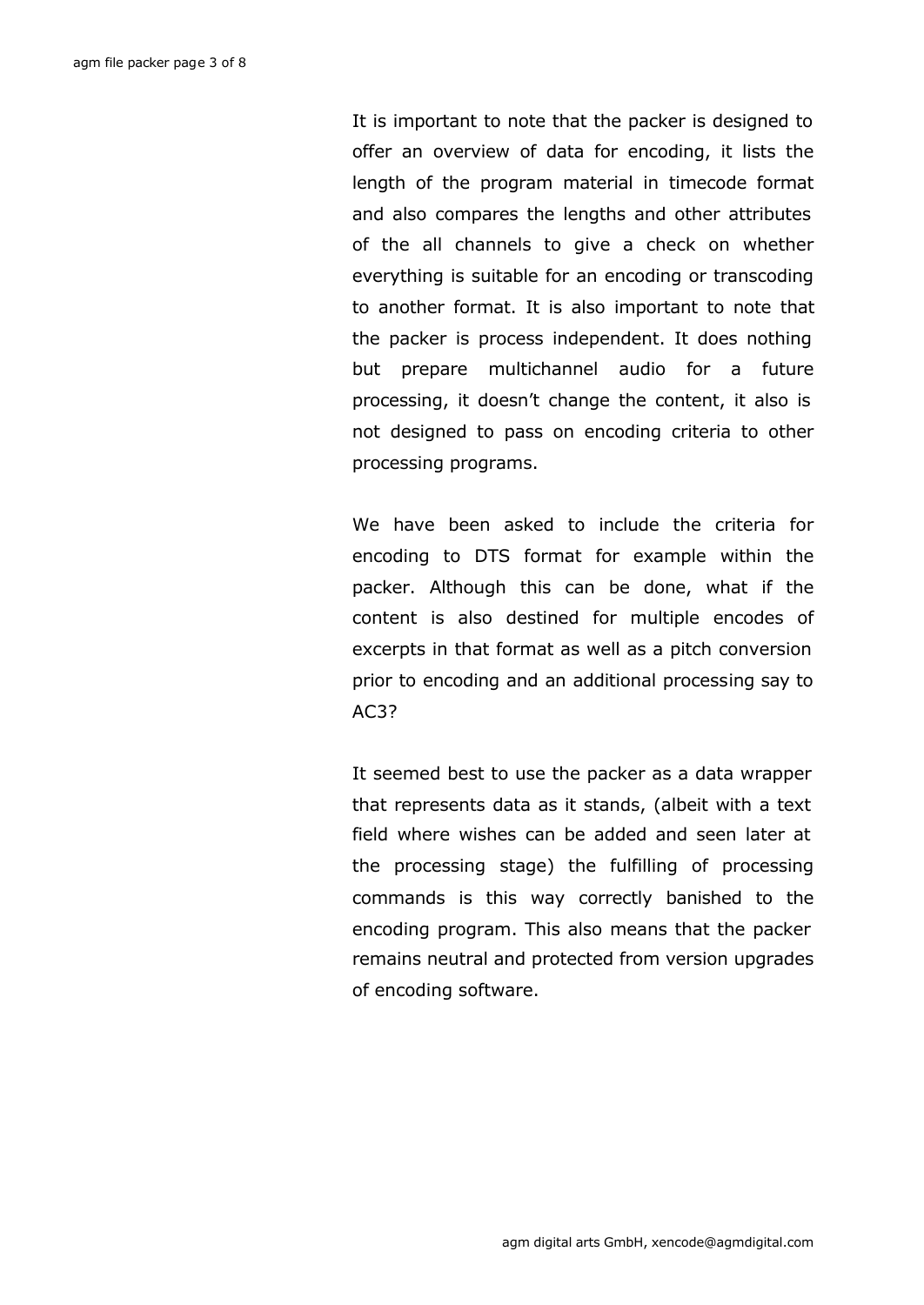The packer can therefore be freely distributed to anyone who is making exported files for encoding or transferring data for encoding from source tapes. We have already seen a good response to this from clients and they can see for themselves whether all the files are correct for encoding prior to the packed file being submitted.

| <b>Channels:</b><br><b>Sample Rate:</b> | 5.1<br>48000 Hz                  | Directory        |                | C:\Dokumente und Einstellungen\Admin |  |
|-----------------------------------------|----------------------------------|------------------|----------------|--------------------------------------|--|
| Label:                                  | agm digital test pack for dts    | <b>Filename:</b> | outputpacked   |                                      |  |
| agmdigitalarts                          |                                  |                  |                |                                      |  |
|                                         |                                  |                  |                |                                      |  |
| Left                                    | C:\DTS Encodes archive\MSM\l.wav |                  | 48000 Hz<br>24 | 01 09 00.273                         |  |
| Right                                   | C:\DTS Encodes archive\MSM\r.wav |                  | 48000 Hz<br>24 | 01 Duration (hh:mm:ss.ms)            |  |
| Centre                                  | C:\DTS Encodes archive\MSM\c.wav |                  | 48000 Hz<br>24 | 01 09 00.273                         |  |
| LFE                                     | C:\DTS Encodes archive\MSM\b.wav |                  | 48000 Hz<br>24 | 01 09 00.273                         |  |
| Left Surro                              | C:\DTS Encodes archive\MSM\Lwav  |                  | 48000 Hz<br>24 | 01 09 00.273                         |  |
| <b>Right Surr</b>                       | C:\DTS Encodes archive\MSM\r.wav |                  | 48000 Hz<br>24 | 01 09 00.273                         |  |
|                                         |                                  |                  |                |                                      |  |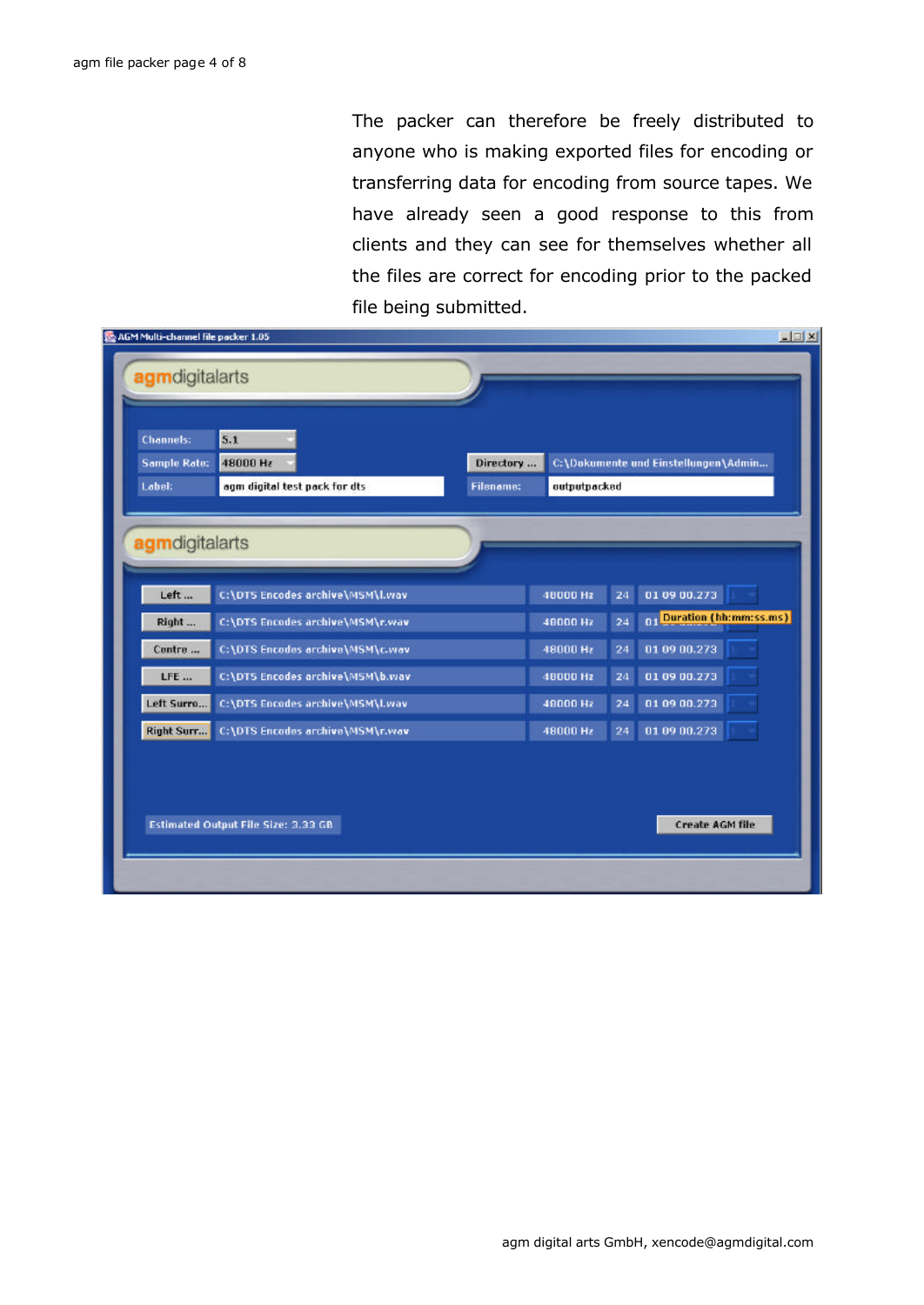## ENCRYPTION – SECURITY

| AGM Encryption Utility 1.01     |                                    |           |              |                         |                | $\Box$ |
|---------------------------------|------------------------------------|-----------|--------------|-------------------------|----------------|--------|
| agmdigitalarts                  |                                    |           |              |                         |                |        |
|                                 |                                    |           |              |                         |                |        |
|                                 | AGM File: C:\dtsenc\testoutput.agm |           |              |                         | Browse         |        |
| Sample rate:                    | 48000 Hz                           | Channels: | 5.1          | <b>Bits per sample:</b> | 16             |        |
| <b>AGM Information:</b>         |                                    |           |              |                         |                |        |
| Encrypted:                      | No                                 | Duration: | 00:04:27.803 |                         |                |        |
|                                 |                                    |           |              |                         |                |        |
| Output File Name:               | encout                             |           |              |                         |                |        |
| Output Directory: C:\dtsenc\    |                                    |           |              |                         | Browse         |        |
| <b>E Use AGM file directory</b> |                                    |           |              |                         |                |        |
| Password:                       |                                    |           |              |                         |                |        |
| Confirm password:               |                                    |           |              |                         |                |        |
|                                 |                                    |           |              |                         |                |        |
|                                 |                                    |           |              |                         | <b>Encrypt</b> |        |
|                                 |                                    |           |              |                         |                |        |
|                                 |                                    |           |              |                         |                |        |

AGM has also an additional basic encryption wrapper to encrypt the packed file making acceptance by the encoder only possible through a supply of a correct password. This allows a direct delivery of packed audio data to an encoding system. If a small studio has a single workstation encoder they can accept packed data from many clients and handle these packages with safe ease and improved organisation.

The packer provides an encodable single data file. There is no longer any risk associated with allocating correct files and names to channels or selecting the correct amount of tracks to encode. 6.1 data is 6.1 to the encoder and guaranteed all to be at the correct bit depth and track order for the encoding process.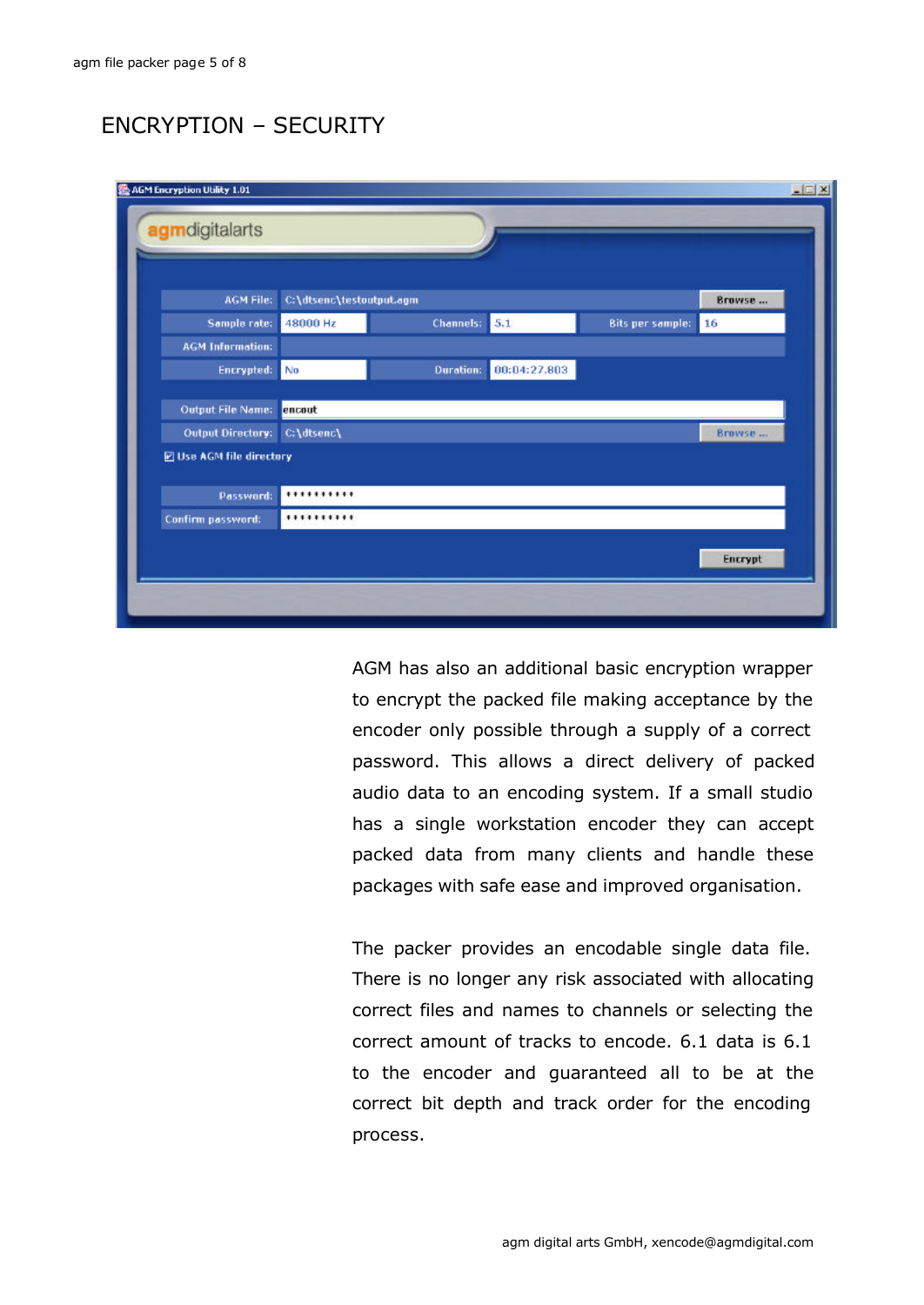If a client prepares data for you to encode in this way, gone is the need for any verification calls about track names and locations, no need to ask at what bit resolution the files are supplied, also the additional text information can be read in the encoder itself.

This small Java application (to enable Java on your machine please access http://www.java.com) allows a clear definition of what type of project the files refer to.

Choose 5.1 for a set of data for 5.1 encoding, add each track name in the fields provided by simply selecting them from a listed directory. When this is done each file's characteristics are displayed and available for comparison. Any differences in Sample Rate, Length, Bit Depth for example will show up as orange coloured fields in the display. You can either correct these by changing to alternative files or the packer will refuse to pack files that cannot be subsequently successfully encoded.

When all files are complete, a file size is displayed and the files can be interleaved to a single data file to the location defined. This happens very quickly and is about the same duration as copying the files from one disk to another. The resultant dot agm file is the complete project ready for encoding including other information you may have entered.

On the server based encoder the packer actually copies and packs the dot agm file to your account reserved area on the hard disk of the encoding server.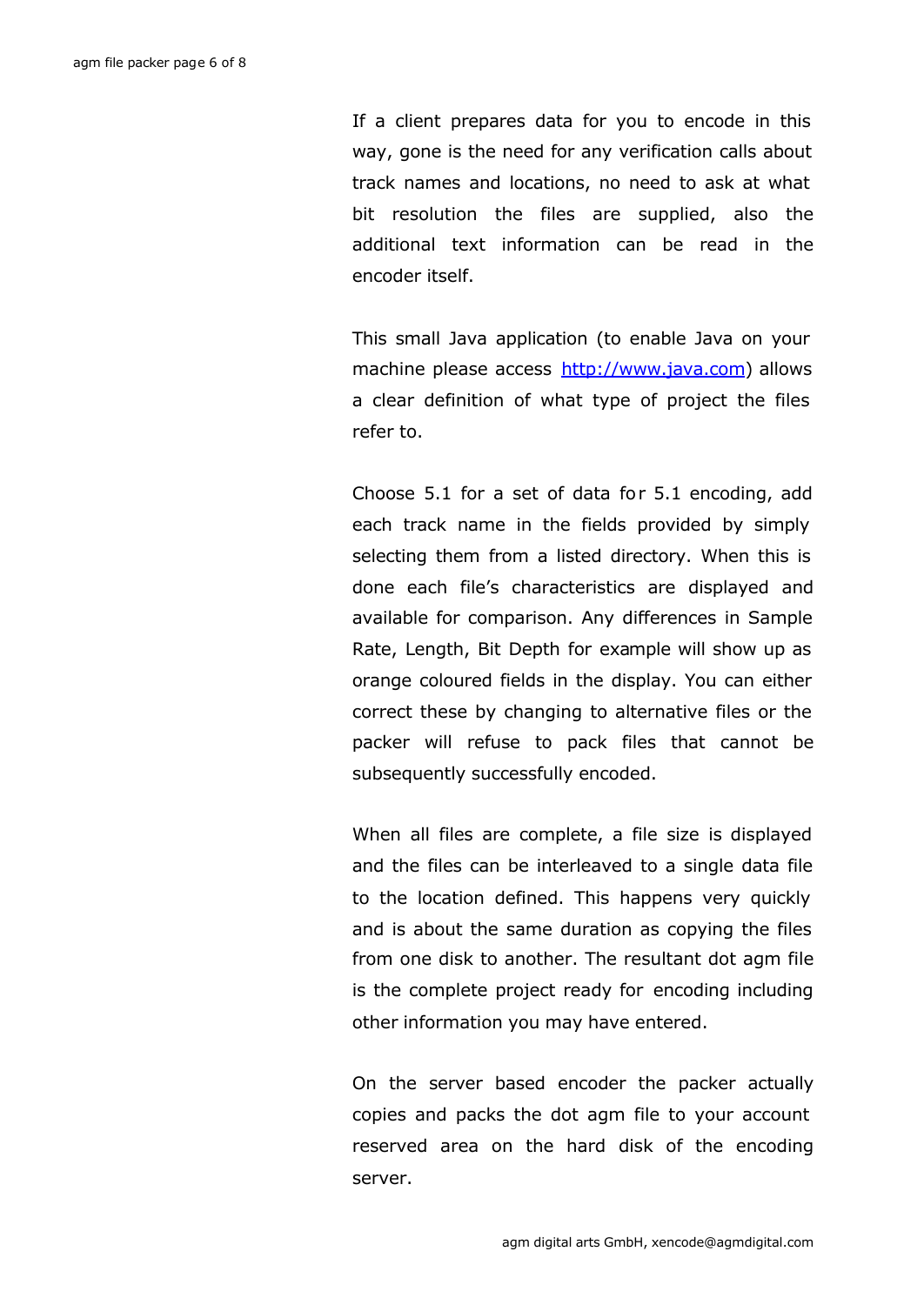There is no loss of time therefore as copying the files to an encoder would take this amount of time also.

The packed dot agm file is also a good format for archiving source files with encoded files for future reference.

Some people have seen the packer as an additional time overhead in the encoding process. This observation is logical but does ignore the advantages of the small amount of time spent organising the files for an encode into a packed file in this way. If you are working on your own machine with wav files and want to encode immediately, the packing process seems illogical. However, we want to achieve two things

- 1. separate the packing process from the encoding system. Use many packers on many workstations and use a separate system for encoding. This frees up workstations for editing and other earning related work. Looked at in this way, the packer is a useful tool for many to prepare for encoding, our network product is the best example of this.
- 2. encourage workstation manufacturers to offer the packed file format as a standard output for exporting data for encoding. This will allow workstation manufacturers to eliminate this wav or aiff to packed format stage in the operation and also allow them to bolt on encoders that accept this format. We have spoken to a few leading WS manufacturers who are reluctant to incorporate their own licensed encoding technology but would welcome an easy transfer of data to an external encoder. Some WS manufacturers may even license our encoders to enhance their products.